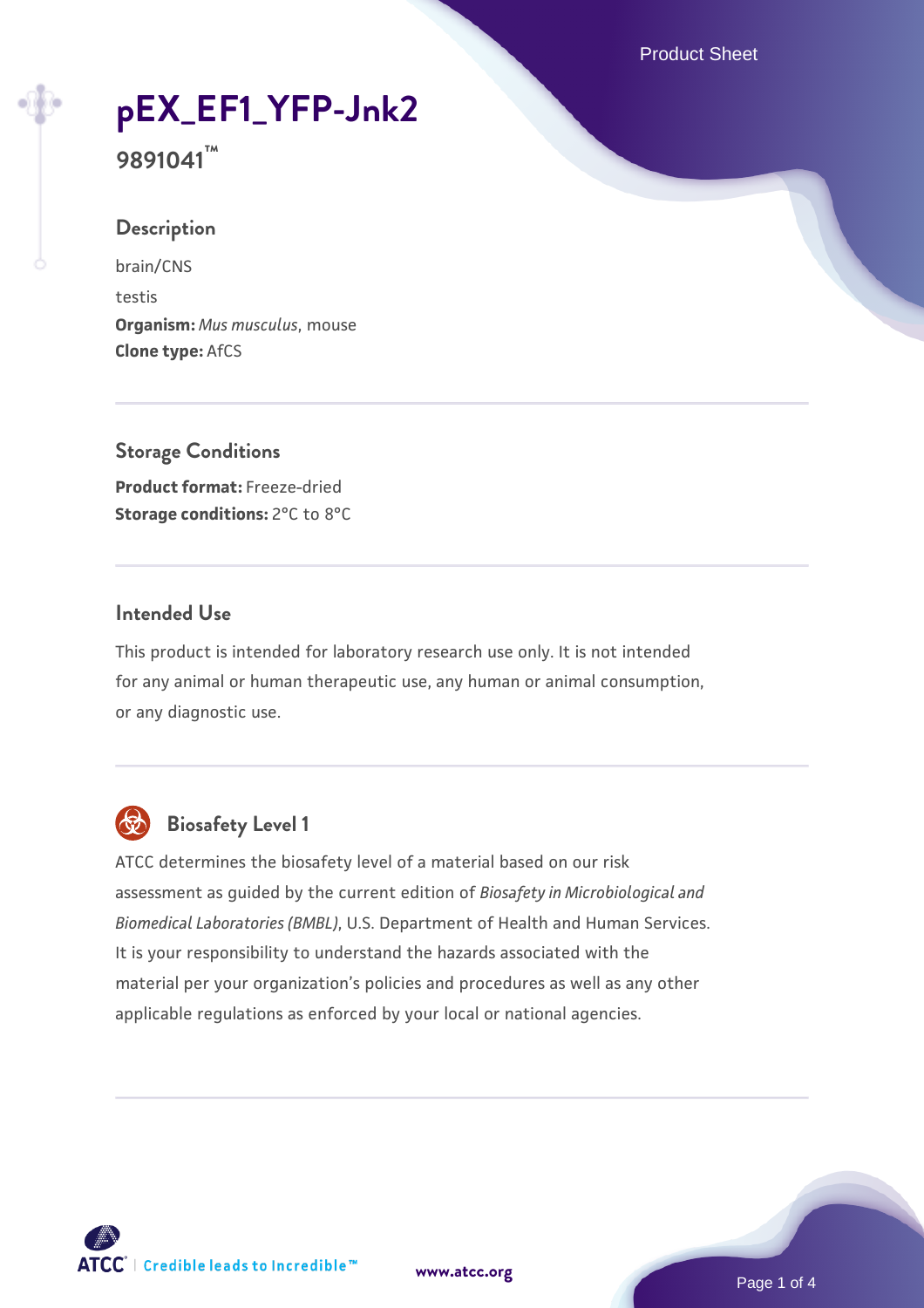# **[pEX\\_EF1\\_YFP-Jnk2](https://www.atcc.org/products/9891041)** Product Sheet

**9891041**

# **Certificate of Analysis**

For batch-specific test results, refer to the applicable certificate of analysis that can be found at www.atcc.org.

### **Insert Information**

**Insert size (kb):** 1.2709999999999999 **Type of DNA:** cDNA **Insert strain:** BALB/c **Gene product:** Jnk2

## **Material Citation**

If use of this material results in a scientific publication, please cite the material in the following manner: pEX\_EF1\_YFP-Jnk2 (ATCC 9891041)

# **References**

References and other information relating to this material are available at www.atcc.org.

# **Warranty**

The product is provided 'AS IS' and the viability of ATCC® products is warranted for 30 days from the date of shipment, provided that the customer has stored and handled the product according to the information included on the product information sheet, website, and Certificate of Analysis. For living cultures, ATCC lists the media formulation and reagents that have been found to be effective for the product. While other unspecified media and reagents may also produce satisfactory results, a

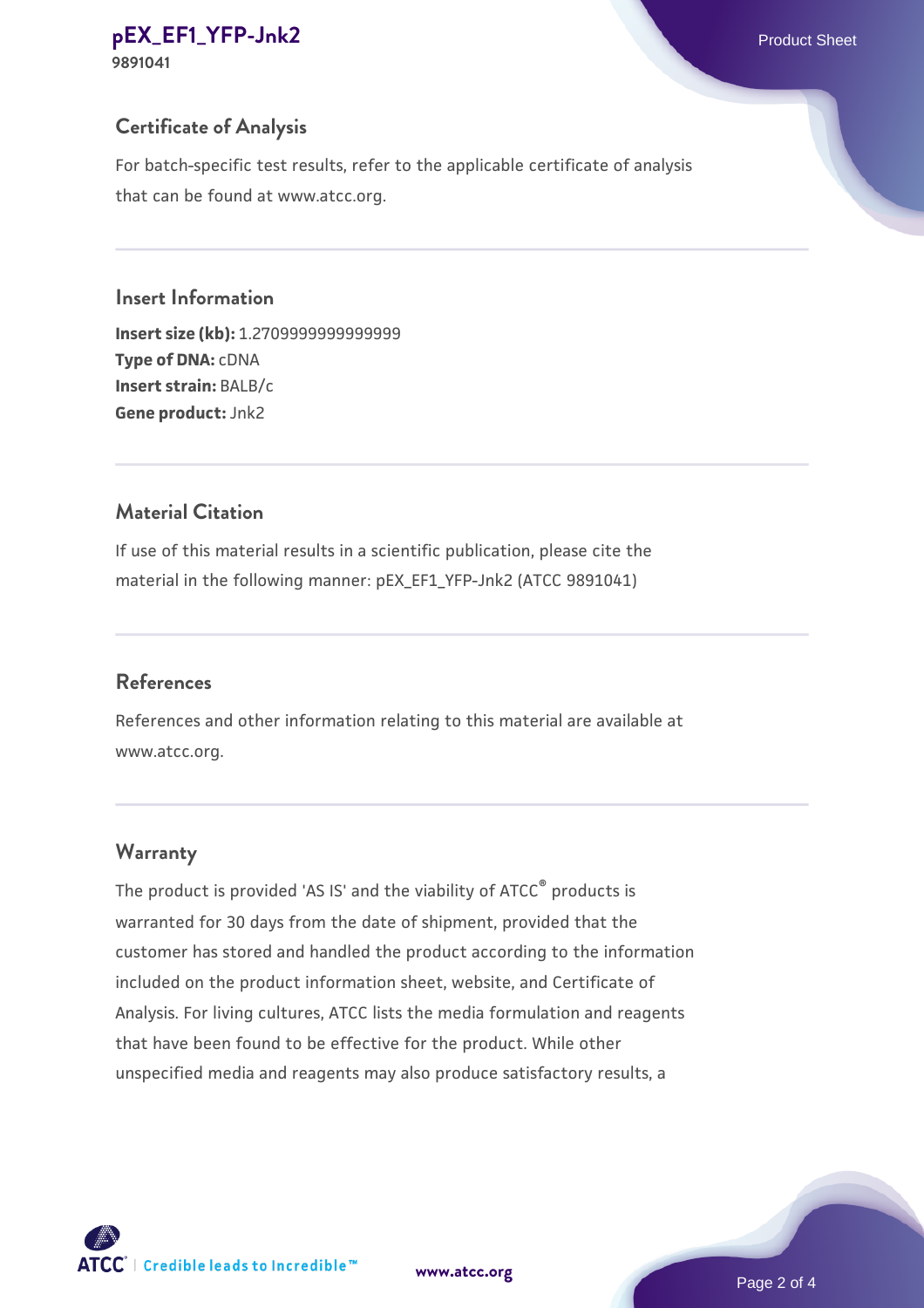change in the ATCC and/or depositor-recommended protocols may affect the recovery, growth, and/or function of the product. If an alternative medium formulation or reagent is used, the ATCC warranty for viability is no longer valid. Except as expressly set forth herein, no other warranties of any kind are provided, express or implied, including, but not limited to, any implied warranties of merchantability, fitness for a particular purpose, manufacture according to cGMP standards, typicality, safety, accuracy, and/or noninfringement.

#### **Disclaimers**

This product is intended for laboratory research use only. It is not intended for any animal or human therapeutic use, any human or animal consumption, or any diagnostic use. Any proposed commercial use is prohibited without a license from ATCC.

While ATCC uses reasonable efforts to include accurate and up-to-date information on this product sheet, ATCC makes no warranties or representations as to its accuracy. Citations from scientific literature and patents are provided for informational purposes only. ATCC does not warrant that such information has been confirmed to be accurate or complete and the customer bears the sole responsibility of confirming the accuracy and completeness of any such information.

This product is sent on the condition that the customer is responsible for and assumes all risk and responsibility in connection with the receipt, handling, storage, disposal, and use of the ATCC product including without limitation taking all appropriate safety and handling precautions to minimize health or environmental risk. As a condition of receiving the material, the customer agrees that any activity undertaken with the ATCC product and any progeny or modifications will be conducted in compliance with all applicable laws, regulations, and guidelines. This product is provided 'AS IS' with no representations or warranties whatsoever except as expressly set forth herein and in no event shall ATCC, its parents, subsidiaries, directors, officers, agents, employees, assigns, successors, and affiliates be liable for indirect,